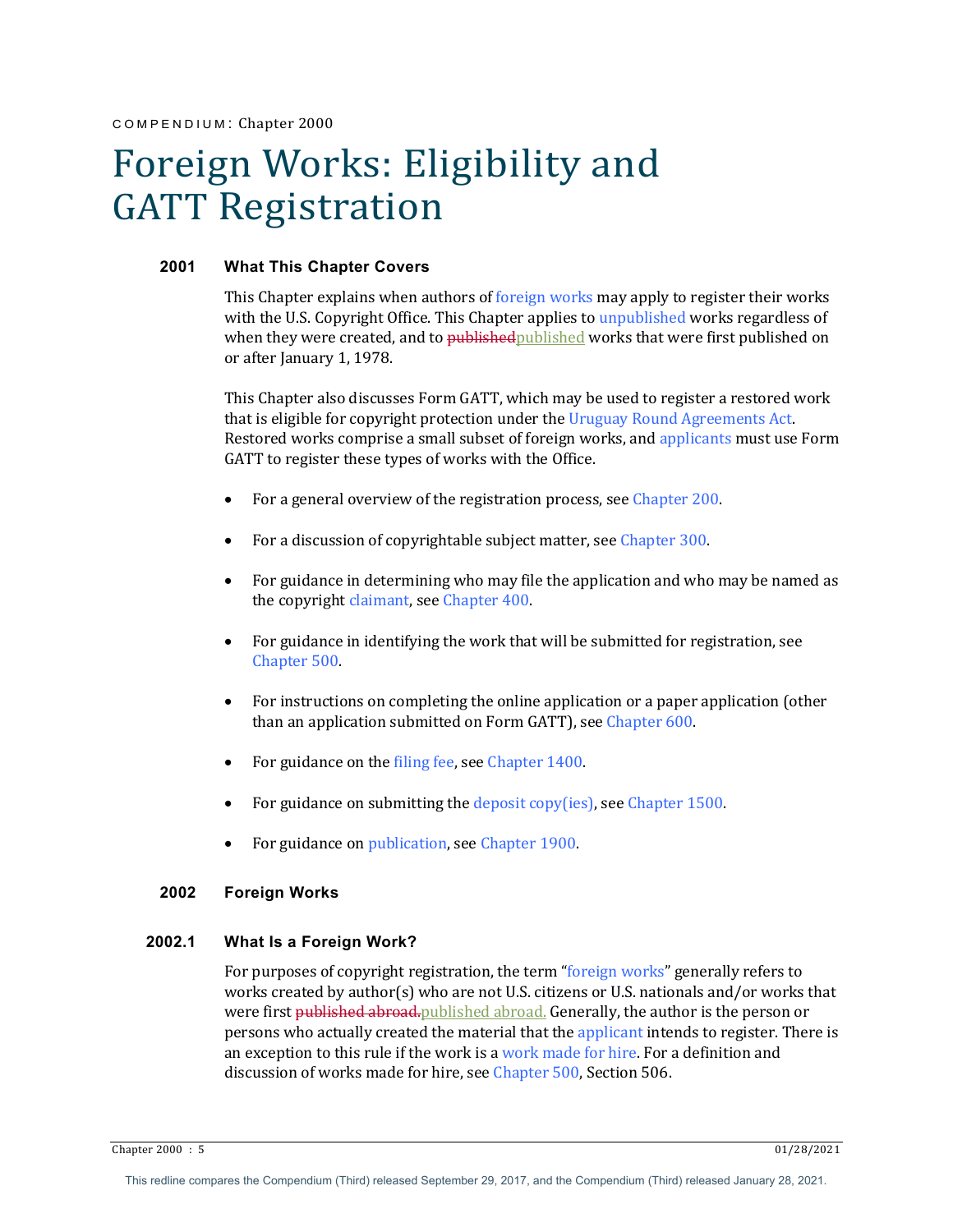U.S. citizens are people who are citizens in accordance with the U.S. Constitution or federal statutes, including (i) people born in Guam, the U.S. Virgin Islands, and Puerto Rico; and (ii) certain people who are by federal statute nationals, but not citizens of the United States, including people born in the outlying possessions of the United States. All U.S. citizens are also U.S. nationals. Works by U.S. citizens and nationals are not considered foreign works, and generally they are eligible for U.S. copyright protection.

The types of works that may be protected under the Copyright Act include literary works; musical works, including any accompanying words; dramatic works, including any accompanying music; pantomimes and choreographic works; pictorial, graphic, and sculptural works; motion pictures and other audiovisual works; sound recordings; and architectural works; as well as derivative works, compilations, and collective works. For a definition and discussion of these types of works, see Chapter 500, Sections 507 (Derivative Works), 508 (Compilations), and 509 (Collective Works), and Chapters 700 (Literary Works),  $800$  (Works of the Performing Arts), and  $900$  (Visual Art Works).

## **2002.2 Treatment of Foreign Works**

In the vast majority of cases, a foreign work may be registered with the U.S. Copyright Office if it satisfies the eligibility requirements discussed in Section  $2003$ . However, this does not mean that foreign works are treated exactly the same as domestic works. U.S. law applies whenever a United States work or a foreign work is involved in a copyright infringement lawsuit in this country. Before the copyright owner can file a lawsuit involving an infringement of a U.S. work, the work must be registered with the Office or the Office must issue a refusal to register that work. In addition, U.S. works must be registered in a timely manner to seek statutory damages and attorney's fees. By contrast, foreign works do not need to be registered (or refused registration) in order to file an infringement lawsuit in the United States, though they must be registered in a timely manner to seek statutory damages and attorney's fees.

# **2003 Eligibility Requirements: How to Determine if a Foreign Work Is Eligible for Registration with the U.S. Copyright Office**

Section 104 of the Copyright Act sets forth the categories of foreign works that are eligible for copyright protection under U.S. law. This Section describes each of these categories.

#### **2003.1 Unpublished Works**

All unpublished foreign works are eligible for registration with the U.S. Copyright Office. 17 U.S.C.  $\S$  104(a). For a detailed explanation of when a work is considered published, published, see Chapter 1900.

# **2003.2 Published Works**

Works first published in a foreign country are eligible for registration with the U.S. Copyright Office if they satisfy one or more of the conditions described in Sections 2003.2(A) through 2003.2(F).

Chapter 2000 : 6 01/28/2021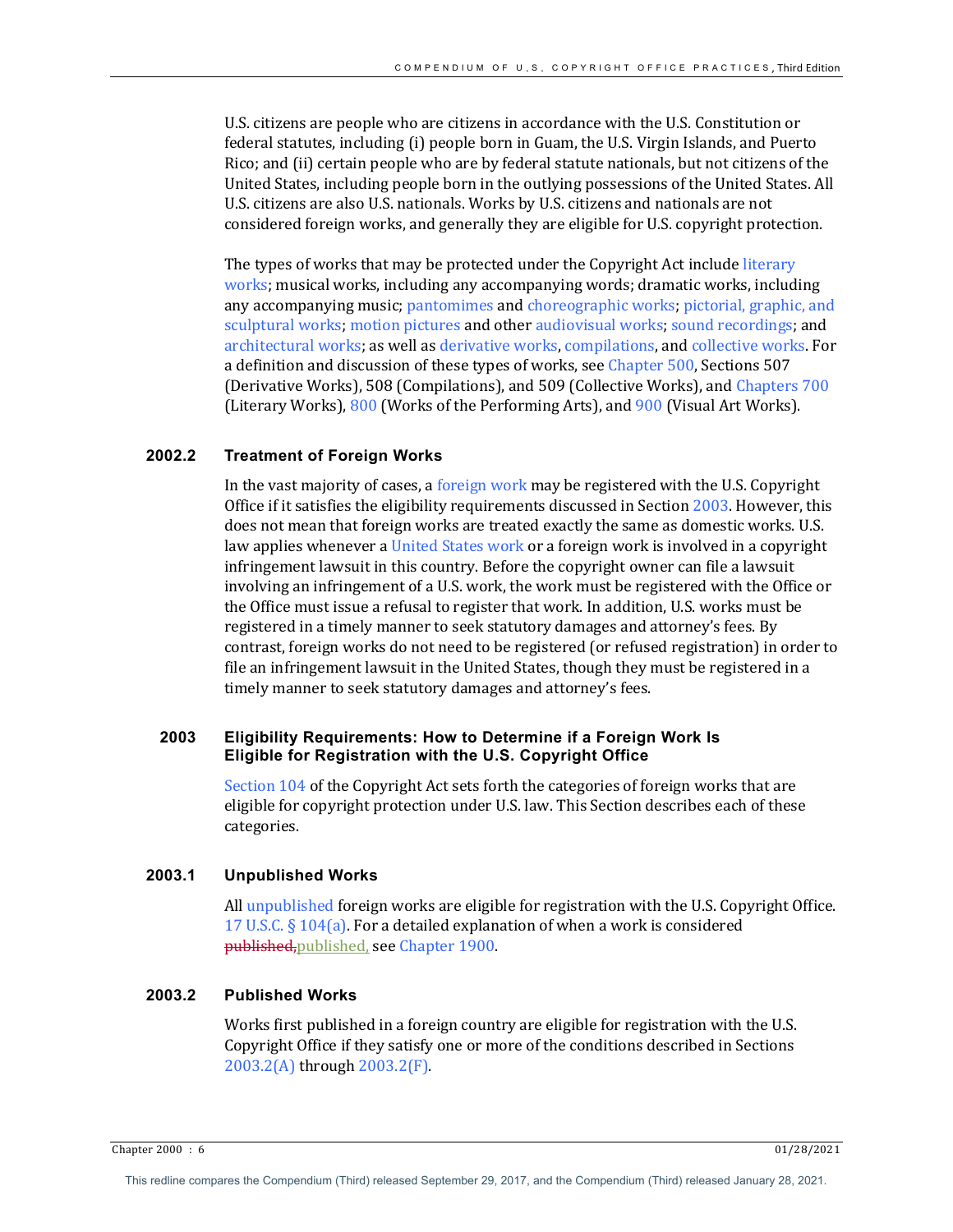## **2003.2(A) Eligibility Based on Nationality or Domicile**

Section  $104(b)(1)$  of the Copyright Act protects foreign works if, upon the work's first publication, one or more author(s) of the work (i) is a national or domiciliary of the United States; (ii) is a national, domiciliary, or sovereign authority of a treaty party; or (iii) is a stateless person wherever that person is domiciled.

A "sovereign authority" is a governmental agency or subdivision of a foreign nation, such as a ministry of the government of Norway or a province of Canada. A "stateless person" is a person who has no nationality, either as the result of never having acquired nationality in any nation, or as the result of having effectively renounced or having been deprived of his or her former nationality without having, as yet, become a national of another nation.

Chapter 1900 generally discusses the concept of when a work is published. published. The concept of "first publication" is further defined in Section  $104(b)$  of the Copyright Act, which explains that "a work that is published in the United States or a treaty party within thirty days after publication in a foreign nation that is not a treaty party shall be considered to be first published in the United States or such treaty party, as the case may be."

This means that a foreign work may be eligible for copyright protection in a wide variety of cases. Aside from U.S. nationals and domiciliaries, authors who are nationals or domiciliaries of any treaty party at the time of first publication can obtain U.S. protection for a foreign work. As discussed in Section  $2004$ , the United States has entered into treaty relations with all but a handful of countries, meaning that the majority of foreign works will be eligible for protection under Section  $104(b)$  of the Copyright Act.

#### **2003.2(B) Eligibility Based on Location of First Publication**

Section  $104(b)(2)$  of the Copyright Act affords protection to all works that are first  $p$ ublished published in (i) the United States, or (ii) a foreign nation that, on the date of the first publication, publication, is a treaty party. In other words, regardless of the nationality or domicile of the author(s), a work may be eligible for protection under the Copyright Act if it is first published in the United States or in any nation that has a relevant treaty with the United States at the time of the first publication. For more information on which countries are treaty partners, see Section 2004.

**NOTE:** There is an exception to this rule. A work that was first published in a foreign nation that has not entered into a treaty with the United States may be eligible for protection in this country if the work was published within thirty days thereafter in the United States or in a foreign nation that is a treaty party. This exception was added to the Copyright Act effective October 28, 1998, and it applies to any work that was first published on or after September 28, 1998. See Digital Millennium Copyright Act, Section 102, 112 Stat. 2860, 2862 (1998) (codified at 17 U.S.C. § 104(b)).

Chapter 2000 : 7 01/28/2021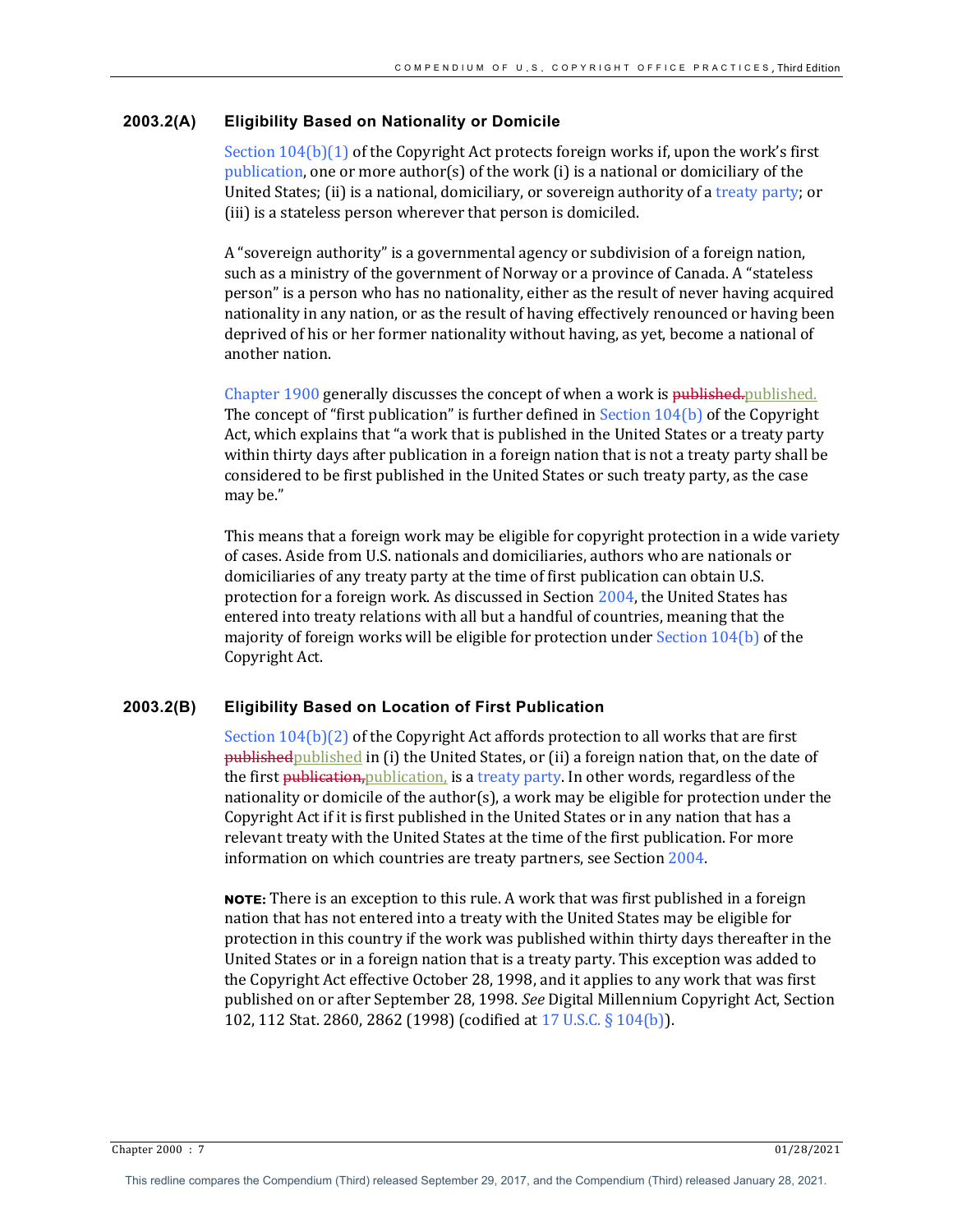## **2003.2(C) Eligibility for Sound Recordings**

Section  $104(b)(3)$  of the Copyright Act protects sound recordings that were first "fixed" in a foreign country that is a treaty party. Specifically, the law protects sound recordings that are embodied in phonorecords that are sufficiently permanent or stable to permit the work to be perceived, reproduced, or otherwise communicated for a period of more than transitory duration. 17 U.S.C. § 101 (definition of "fixed"). For more information on fixation, see Chapter 300, Section 305 and Chapter 800, Section 803.4.

## **2003.2(D) Eligibility Based on Incorporation into Buildings or Other Structures**

Section  $104(b)(4)$  of the Copyright Act protects pictorial, graphic, or sculptural works that are incorporated into a building or other structure, and architectural works that are embodied in a building. The Copyright Act, however, only protects pictorial, graphic, sculptural, and architectural works if the building or structure in which they are incorporated or embodied is located in the United States or a treaty party.

## **2003.2(E) Eligibility of Works Published by the United Nations or the Organization of American States**

Section  $104(b)(5)$  of the Copyright Act states that works first published published by the United Nations (or any of its specialized agencies) or by the Organization of American States are eligible for protection under the Copyright Act. This provision is based on first publication publication by these organizations, regardless of the location of the publication.

## **2003.2(F) Eligibility Based on Presidential Proclamations**

Section  $104(b)(6)$  of the Copyright Act protects works that come within the scope of Presidential proclamations. This means that, in addition to the categories listed in Sections  $2003.2(A)$  through  $2003.2(E)$ , a work may be eligible for protection in the United States if the President finds that a particular foreign nation extends copyright protection to works by nationals or domiciliaries of the United States or works that are first publishedpublished in the United States "on substantially the same basis as that on which the foreign nation extends protection to works of its own nationals and domiciliaries and works first published in that nation." 17 U.S.C. § 104(b)(6). In such cases, the President may issue a proclamation that extends copyright protection "to" works of which one or more of the authors is, on the date of first publication, a national, domiciliary, or sovereign authority of that [foreign] nation, or which was first published in that nation." *Id*. The President may revise, suspend, or revoke any such proclamation or impose any conditions or limitations on protection under a proclamation.

# **2004 Treaties and Presidential Proclamations**

U.S. protection of foreign works often is based on the United States' treaty relationships with other countries. The United States has treaty relationships with all but a handful of countries, as set forth in *International Copyright Relations of the United States* (Circular **38a).***International Copyright Relations of the United States* (Circular 38a). Some of these treaties are multilateral, meaning that there are more than two parties to the treaty, while other treaties are bilateral, meaning that they are between just the United States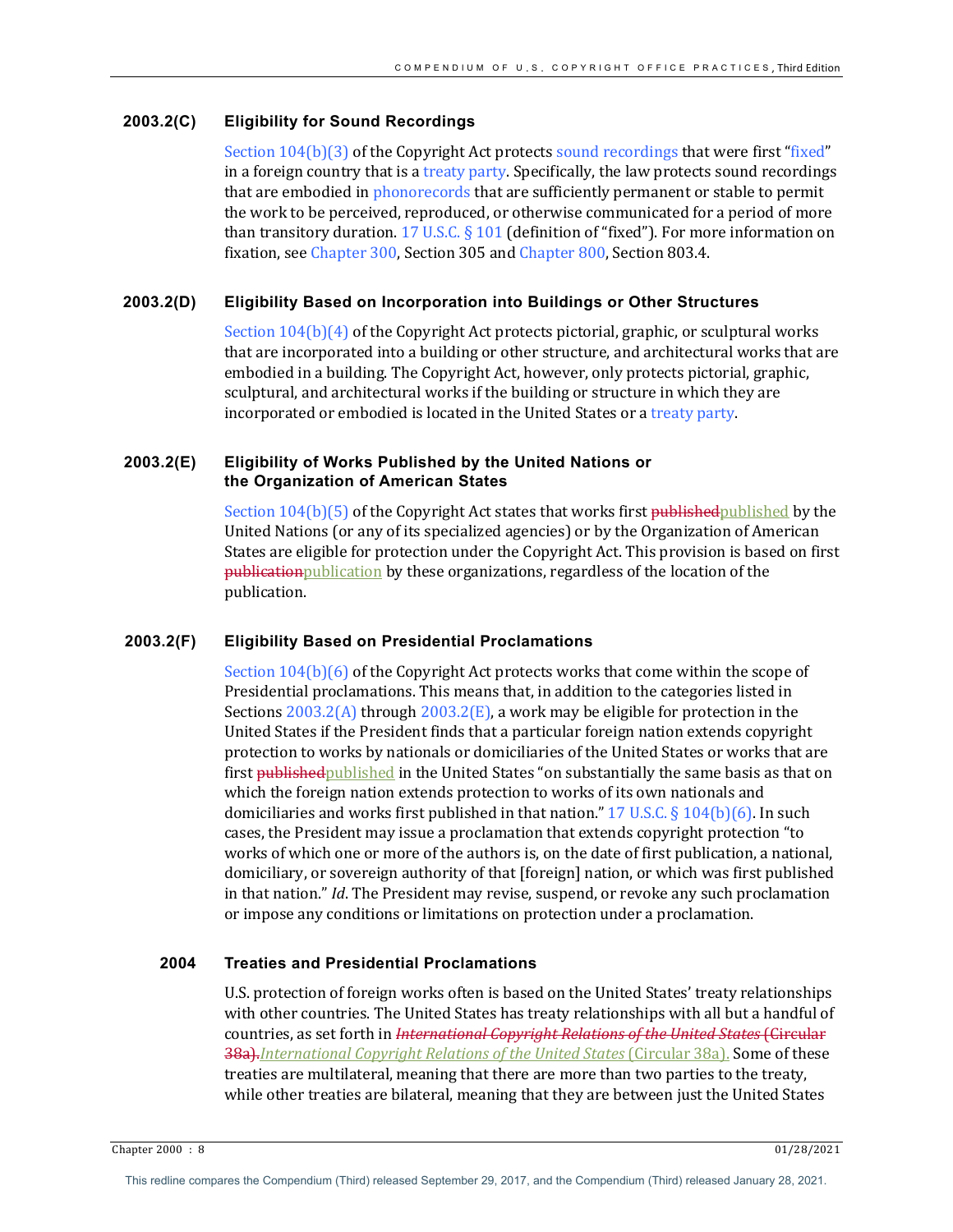and one foreign country. It is important to note the date on which a foreign country became a treaty party, because U.S. law will apply only to works either created or first published published (depending on which type of eligibility is used) on or after the date that the foreign country became a treaty party. Additionally, for a treaty to confer eligibility, it must apply to the work at issue. For example, an author of a literary work could not rely on the existence of a copyright treaty that protects only satellite broadcasts but not literary works.

# **2004.1 Multilateral Treaties**

The United States is a party to a number of multilateral copyright treaties, including the following:

- Buenos Aires Convention of 1910: This was an early treaty that provided certain copyright protections for artistic and literary works and was deposited with the government of Argentina on May 1, 1911, and proclaimed by President Woodrow Wilson on July 13, 1914.
- Berne Convention for the Protection of Literary and Artistic Works ("Berne Convention"): This treaty provides protection for certain literary and artistic works and has been signed by most countries. The effective date for U.S. adherence to the Berne Convention is March 1, 1989.
- Convention for the Protection of Producers of Phonograms Against Unauthorized Duplication of Their Phonograms, Geneva, 1971: The effective date for the United States is March 10, 1974. Note that only sound recordings are eligible for U.S. copyright protection based on this treaty. 17 U.S.C.  $\S 104(d)$ .
- Universal Copyright Convention, Geneva, 1952: This treaty protected certain literary, artistic, and scientific works. The effective date for the United States is September 16, 1955, the date the treaty entered into force. This treaty was revised, and the United States is a party to the version as revised at Paris in 1971 as of July 10, 1974.
- World Intellectual Property Organization ("WIPO") Copyright Treaty ("WCT"): The WCT is a special agreement under the Berne Convention that protects Berne Convention-covered works and includes specific language protecting computer programs and compilations of data or other material. The effective date for the United States is March 6, 2002, the date the treaty entered into force.
- WIPO Performances and Phonograms Treaty, Geneva, 1996 ("WPPT"): The WPPT covers certain rights for performers and producers of phonograms. The effective date for the United States is May 20, 2002, the date the treaty entered into force. Note that only sound recordings are eligible for U.S. copyright protection based on this treaty.  $17$  U.S.C.  $\S 104(d)$ .
- The Agreement on Trade-Related Aspects of Intellectual Property Rights ("TRIPS") was entered into as part of the World Trade Organization ("WTO"), established pursuant to the Marrakesh Agreement of April 15, 1994, which implemented the

Chapter 2000 : 9 01/28/2021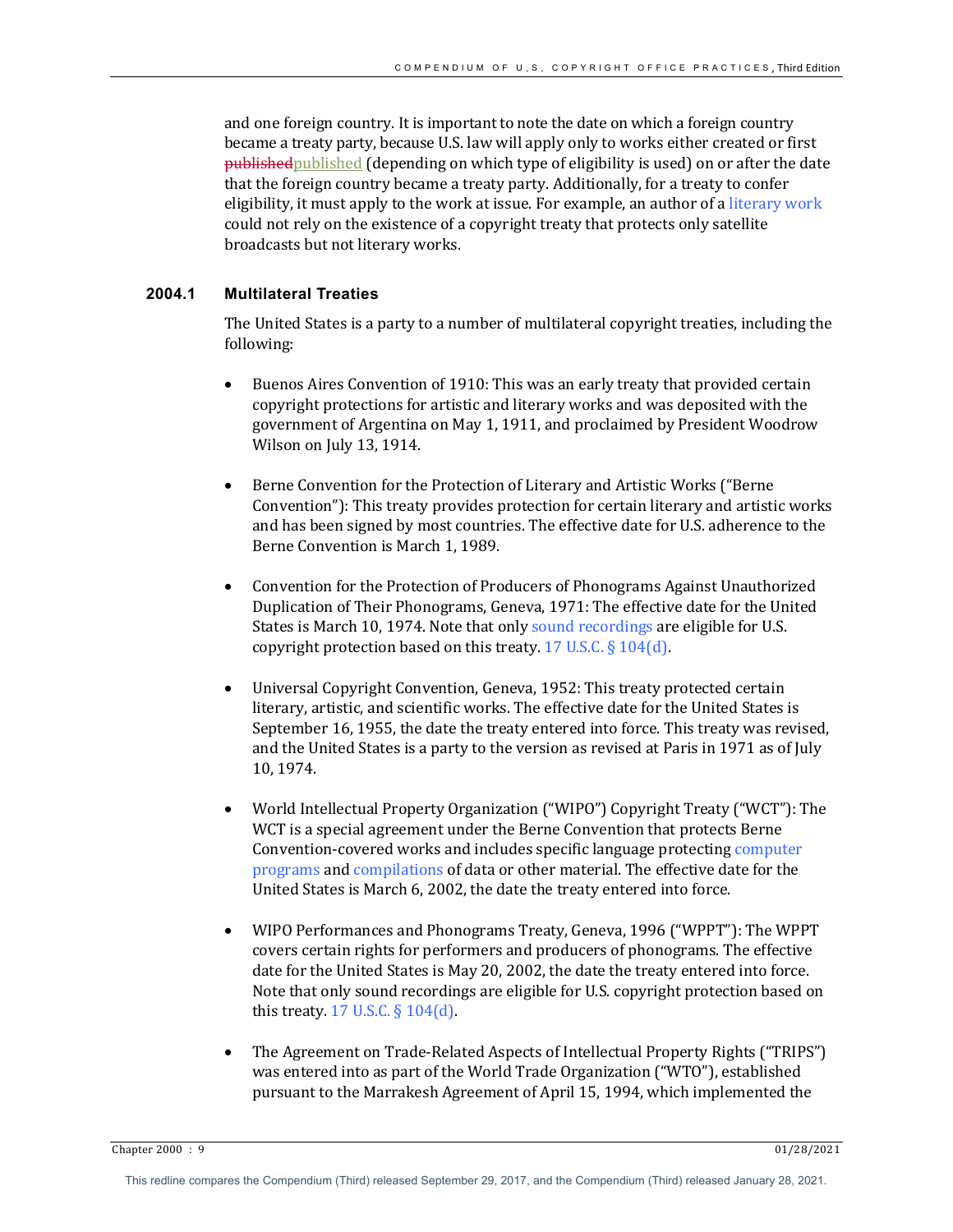Uruguay Round Agreements. TRIPS incorporated the Berne Convention in most part, covered copyright and other intellectual property rights, and included provisions relating to enforcement of intellectual property rights. The effective date of United States membership in the WTO is January 1, 1995.

• The Marrakesh Treaty to Facilitate Access to Published Works for Persons Who Are Blind, Visually Impaired or Otherwise Print Disabled ("Marrakesh VIP Treaty") provides an obligation for member nations to provide copyright limitations and exceptions in order to permit reproduction, distribution and making available of published works in formats designed to be accessible to visually impaired people, and to permit exchange of these works across borders by eligible organizations that serve those beneficiaries. The provisions of this treaty were implemented into U.S. law with the Marrakesh Treaty Implementation Act on October 10, 2018. U.S. membership in the treaty came into force on May 8, 2019. For more information on the Marrakesh Treaty implementation in U.S. law, see the Copyright Office's *Understanding the Marrakesh Treaty Implementation Act.* 

For information concerning the other countries that are parties to these treaties and the date upon which a country became a treaty party, see *International Copyright Relations of the United States* (Circular 38a).

# **2004.2 Bilateral Copyright Treaties and Presidential Proclamations**

The United States has entered into bilateral treaties with some foreign countries. These treaties often are in addition to multilateral treaties and try to provide a further layer of protection. For a list of specific U.S. bilateral treaties, see *International Copyright Relations of the United States* (Circular 38a).*International Copyright Relations of the* **United States** (Circular 38a).

Additionally, there have been numerous Presidential proclamations throughout the years specifying countries to which the United States has extended copyright law protection. Presidential proclamations were especially common prior to the United States's adherence to the Berne Convention, which allowed the United States to provide protection to foreign works more easily. These proclamations are included as part of the "bilateral" agreements listed in Circular 38(a).

# **2005 Registration Issues**

This Section discusses frequent registration issues that arise in connection with foreign works. 

# **2005.1 Multiple Authors of a Foreign Work**

If the foreign work was created by multiple authors and if eligibility is based on the domicile or nationality of those authors, the work will be eligible for registration as long as any one of the authors' nationalities or domiciles is sufficient. For example, if the work was created by three authors, two of whom are from Iran (a country that has no copyright treaties with the United States) and one of whom is from France (a country that does have copyright relations with the United States), the work would be eligible for registration.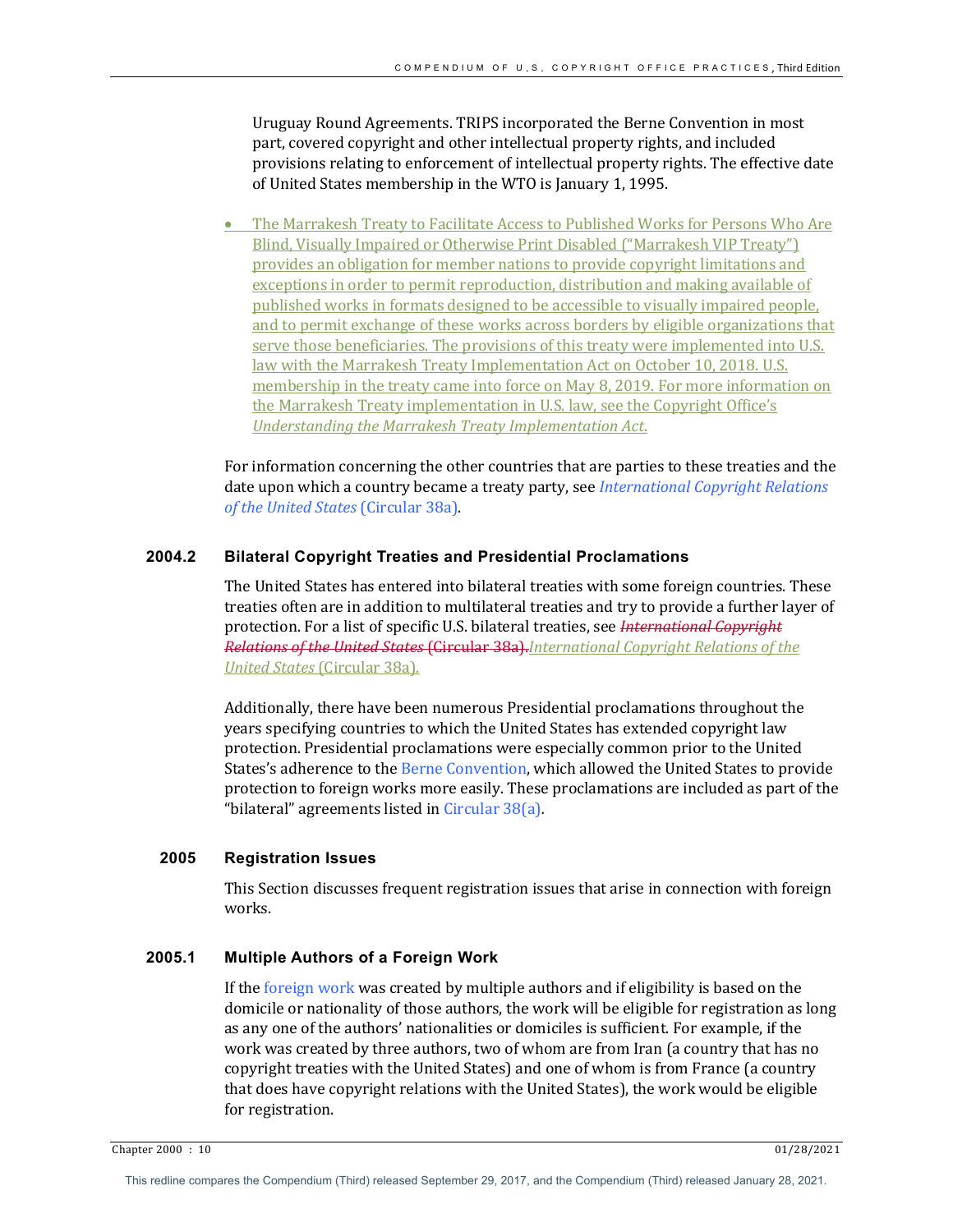## **2005.2 Authors with Multiple Nationalities**

If a work's eligibility is based on the author's nationality and the author has more than one nationality (for example, if the author has dual citizenship), the work will be eligible for registration if either of the author's nationalities satisfy the Copyright Act's eligibility requirements.

## **2005.3 Domicile or First Publication in the Territorial Areas of the United States**

Domicile or first publication in any of the territorial areas under the jurisdiction of the U.S. government — other than the several states, the District of Columbia, and the Commonwealth of Puerto Rico, and the organized territories  $-$  does not confer eligibility for registration. Such areas include the unorganized territories, the trust territories, and other possessions of the United States. However, works by domiciliaries of, or works first published in, these areas may be eligible on the basis of the nationality of the author. Since U.S. nationals include persons born in the outlying possessions of the United States, eligibility in such cases may be conferred on that basis.

# **2005.4 Stateless Persons**

A work by a stateless author is eligible for registration with the U.S. Copyright Office regardless of the author's former or prospective nationality or domicile, and regardless of the place of first publication of the work. 17 U.S.C.  $\S 104(b)(1)$ .

## **2005.5 Works Made for Hire**

In the case of a work made for hire, it is the nationality or domicile of the employer or other person for whom the work was prepared, rather than the nationality or domicile of the employee, which serves as the basis for determining eligibility for registration.

#### **2005.5(A) Nationality and Domicile of Corporations and Similar Organizations**

In the case of a work made for hire, where the employer or other person for whom the work was prepared is not a natural person, but is an artificial person or legal entity such as a corporation or similar organization, the nationality and domicile of that organization is usually considered to be the nation under the laws of which the organization was created for purposes of copyright registration. For example, the nationality and domicile of a corporation generally should be stated as the United States if it was incorporated under the law of one of the several States, under federal law, or under the law of the District of Columbia, the Commonwealth of Puerto Rico, or those organized territories under the jurisdiction of the United States that have the power to create corporations.

## **2005.5(B) Members**

A corporation or similar organization is ordinarily considered by law to be separate and distinct from the persons who are its members or shareholders. As a result, the nationality or domicile of the organization may be different from that of its members or shareholders.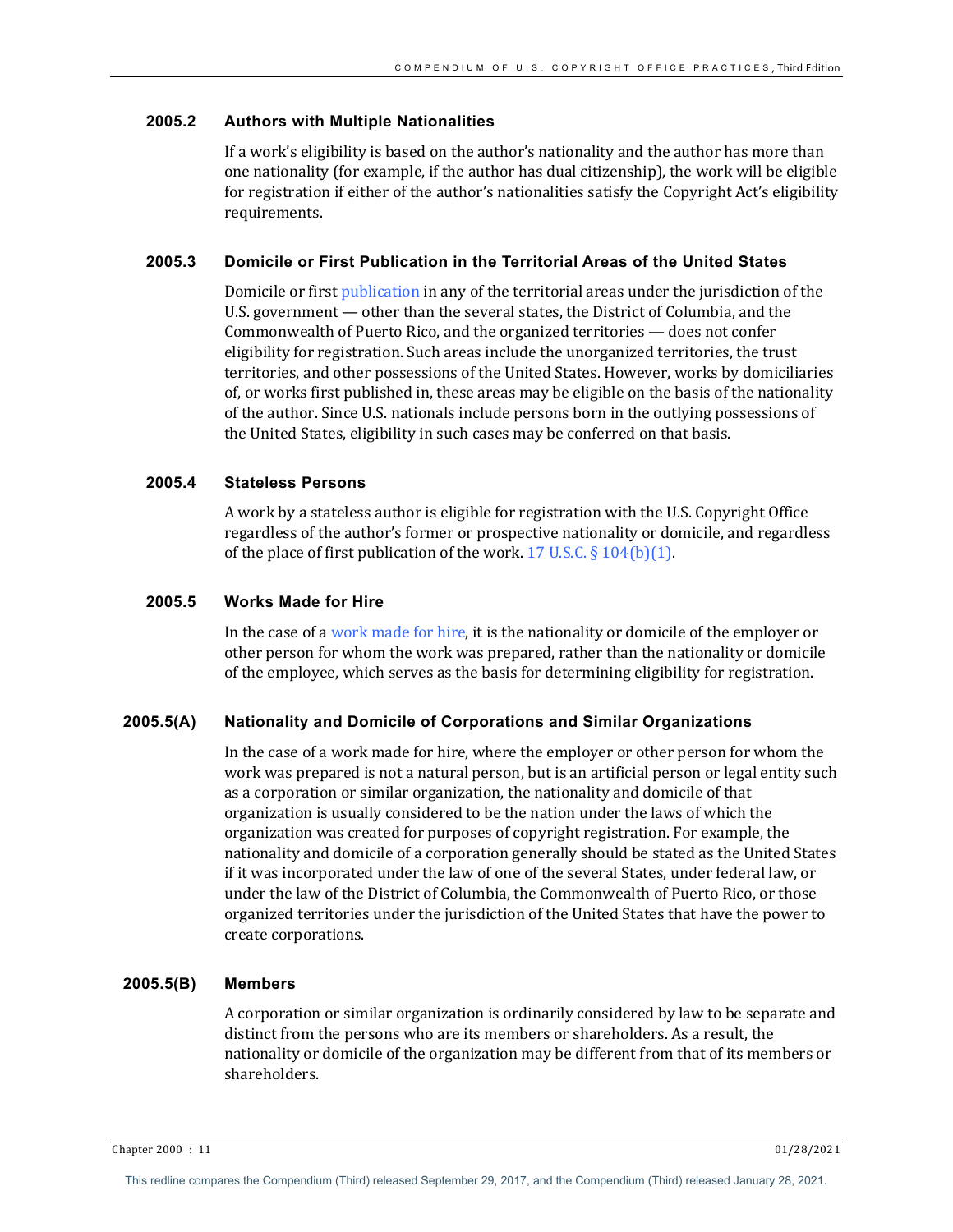## **2005.5(C) Doing Business**

A corporation may do business in a particular nation without being a national or domiciliary of that nation.

# **2005.6 Anonymous and Pseudonymous Works**

Where eligibility depends on the nationality or domicile of the author, the applicant must provide that information in the application, even if the work is anonymous or pseudonymous. The applicant does not, however, have to identify the author's name in such cases.

For a definition and general discussion of anonymous and pseudonymous works, see Chapter  $600$ , Sections  $615.1$  and  $615.2$ .

## **2005.7 Compilations and Derivative Works**

The nationality or domicile of the author of a compilation or derivative work is used in determining eligibility for registration, rather than the nationality or domicile of the  $\alpha$ uthor(s) of the preexisting material used in that work.

## **2005.8 When Is Eligibility Determined?**

If eligibility must be based on the author's nationality or domicile, the author's nationality or domicile and the status of the author's country must be assessed as of the date of first *publication*.

# **2005.8(A) Works Initially Registered as Unpublished, but Ineligible for Registration as Published Works**

Even though a work may have been registered as unpublished, it must be eligible at the time of first <del>publication</del>publication to be registrable as a published work. For example, if the author is a national and domiciliary of Iraq (a nation with which the United States has no copyright relations), the U.S. Copyright Office will register the work if it is unpublished. If the work is later published in another country with which the United States does not have copyright treaty relations, and the author's citizenship and domicile remain unchanged, the Office will refuse to register the claim in the published version.

#### **2005.8(B) Change in Nationality or Domicile after Publication**

If a work was eligible for registration at the time of first publication publication on the basis of the author's nationality or domicile, changes in nationality or domicile occurring after that time will not impact the work's eligibility.

## **2005.9 Eligibility Unclear**

Sometimes the status of copyright relations between the United States and a particular nation is unclear. In cases where eligibility depends on the existence of copyright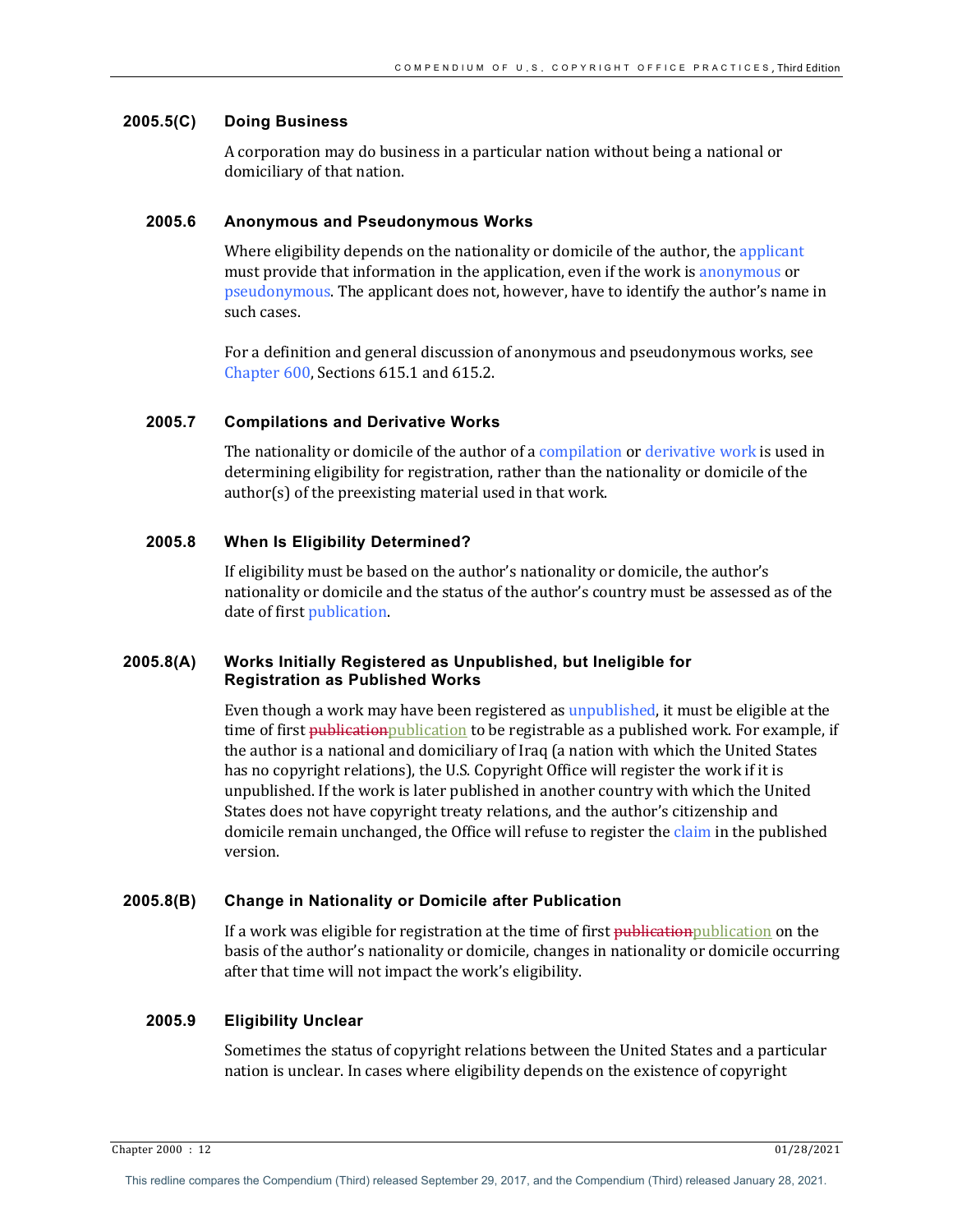relations with that country, but the relationship is unclear, the U.S. Copyright Office will refuse registration.

# **2006 Application Tips for Foreign Works**

In most cases, eligible foreign works may be registered just like any other work. In other words, an applicant generally may submit an application using the electronic registration system and selecting the type of work at issue (*e.g.*, literary work, work of the performing arts, work of the visual arts, sound recording, or single serial issue) or by using a paper application (*e.g.*, Form TX, PA, VA, SR, SE, etc.). For specific guidance on how to complete these applications, see Chapter 600 (Examination Practices). There are, however, some foreign works that must be registered with a paper application submitted on Form GATT. These works typically were created or publishedpublished before 1996 and are known as "restored works," which are discussed in Section 2007 below. 

In all cases, the applicant should provide the name of the nation of which the author is a national or domiciliary, and in the case of a published work, the name of the nation of first **publication** publication of the work. For guidance in identifying the author's nationality or domicile, see Chapter  $600$ , Section  $617$ . For guidance in identifying the nation of first publication, see Chapter 600, Section 612.

Generally, the U.S. Copyright Office will not accept an application that lists a territory or other political subdivision, rather than the name of the nation itself.

*Examples of acceptable statements:* 

- Great Britain
- England
- Wales
- France
- French
- **Switzerland**
- **Swiss**

 *Examples of unacceptable statements:*

- British Protected Person
- Commonwealth Citizen
- Worldwide
- **Internet**

## **2007 Restored Works**

## **2007.1 What Is a Restored Work?**

Previously, U.S. federal copyright law did not protect original works of authorship immediately upon their fixation in a tangible medium of expression. Instead, authors needed to take certain steps, such as publishing the work with a specific copyright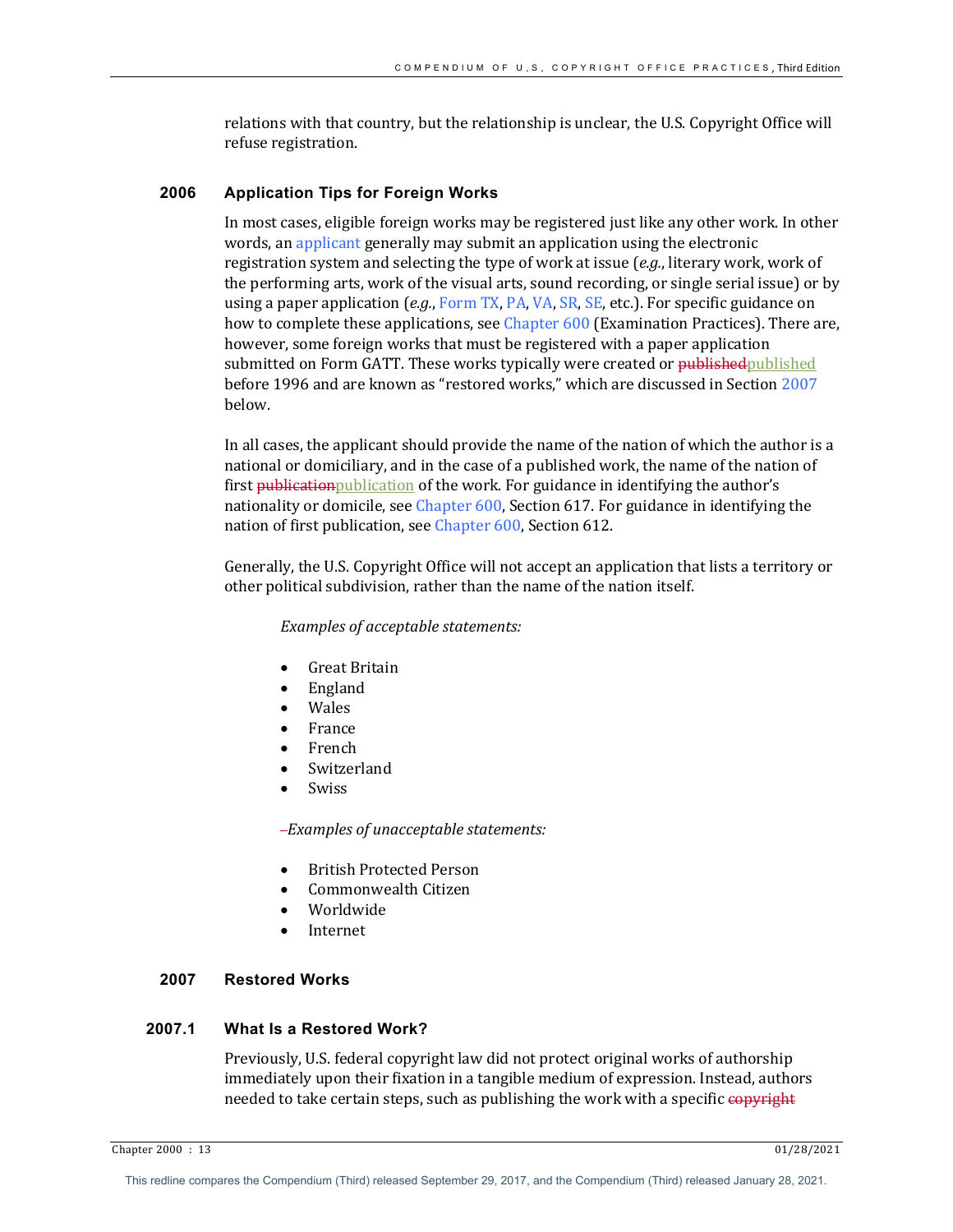copyright notice and renewing the copyrights at particular times in order to obtain federal copyright protection. These types of requirements are called "formalities" and they applied to both U.S. and foreign works.

In 1978, the current Copyright Act went into effect, which eliminated some of these requirements. In 1989, the United States became a member of the Berne Convention, and enacted the Uruguay Round Agreements Act, Pub. L. No. 103-465, 108 Stat. 4809 (codified in scattered sections of the U.S.C.) (1994) ("URAA"), which implemented the United States' obligations under the Agreement on Trade-Related Aspects of Intellectual Property Rights. This further relaxed some of the Copyright Act's more restrictive provisions. 

Specifically, the URAA "restored" the copyright in foreign works that entered the public domain because of a failure to comply with certain formalities, and thus provided retroactive copyright protection for many works that were ineligible for protection under the prior law. In 2012, the U.S. Supreme Court held that the URAA does not violate Article I, Section 8 or the First Amendment of the Constitution. *Golan v. Holder*, 565 U.S. 302 (2012).

Section  $104A(h)(6)$  of the Copyright Act specifies the requirements that must be met in order to qualify as a "restored work."

- *Not in the public domain in the source country:* The work must not be in the *public* domain in its source country through the expiration of the term of protection. 17 U.S.C.  $\S 104A(h)(6)(B)$ . As discussed in Chapter 100, Section 102.2(A), the term of protection is the length of time during which a work is protected by copyright law. As discussed in Chapter 300, Section  $313.6(D)$ , the term "public domain" means that the work is not protected by copyright law. Thus, a restored work must be copyright-protected and still within its term of protection in the foreign country.
- Fell into the public domain in the United States: The work must be in the public domain in the United States (i) because the work did not comply with certain formalities (such as failing to place a proper notice on the work, failing to renew the copyright in a timely manner, or failing to comply with manufacturing requirements under prior law); (ii) because the work is a sound recording that was fixed before February 15, 1972, and as such, was not protected by U.S. federal copyright law; or (iii) because of a lack of national eligibility (as discussed above generally). 17 U.S.C.  $§ 104A(h)(6)(C).$
- *Eligibility at time of creation or publication: publication:* At least one author or rightholder of the work must have been (i) a national or domiciliary of an eligible country at the time of the work's creation, and (ii) if the work is published, published, it must have been first published in an eligible country and not published in the United States within thirty days after the date of first publication. 17 U.S.C.  $\S$  104A(h)(6)(D).
- *Sound recordings*: If the source country for the work is an eligible country solely by virtue of its adherence to the WPPT, the restored work must be a sound recording. 17 U.S.C.  $\S$  104A(h)(6)(E).

Chapter 2000 : 14 01/28/2021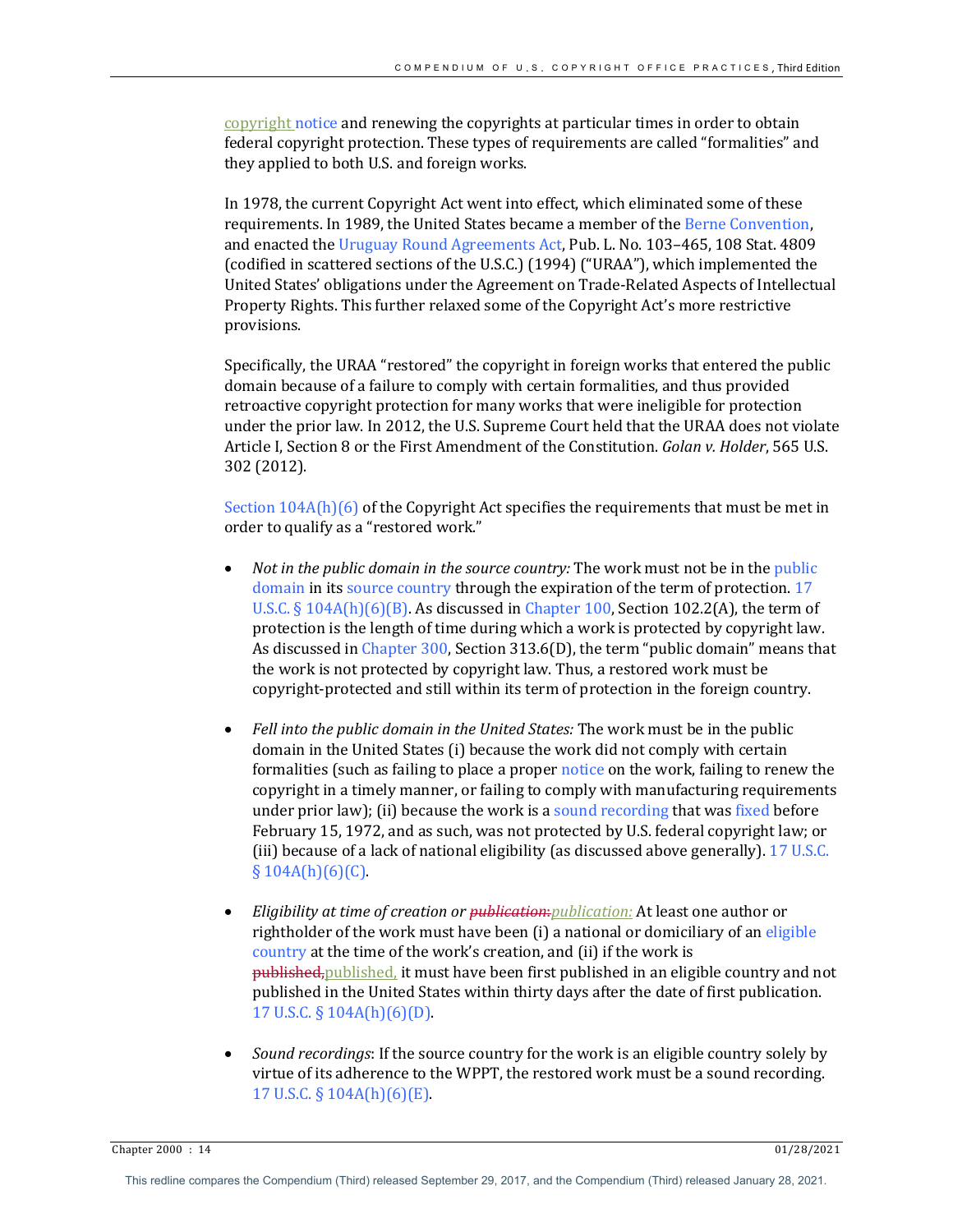January 1, 1996 is the effective date of restoration of copyright for foreign works from countries that were members of the WTO or the Berne Convention on that date. Most restored works were restored on January 1, 1996, because many countries became members of the WTO or Berne Convention prior to that date. In all other cases, the effective date of restoration is the date a newly eligible country accedes to the WTO or the Berne Convention or the date of a Presidential proclamation restoring U.S. copyright protection to works of that country.

**NOTE:** Restored works are subject to a variety of other legal requirements regarding enforcement and remedies, which are not covered in this *Compendium*. For more information on restored works, see *Copyright Restoration Under the URAA* (Circular 38b).

# **2007.2 Registration Requirements for Restored Works**

The Copyright Act protects restored works regardless of whether they are registered with the U.S. Copyright Office, although registration does provide various benefits, which are described in Chapter  $200$ , Section 202. This Section provides general information for copyright owners that wish to register their restored works with the Office.

A registration for a restored work (which is known as a "GATT registration") covers an individual work, and an applicant should prepare a separate application, filing fee, and deposit for each work that is submitted to the Office. *See Fees*, 71 Fed. Reg. 15,368, 15,369 (Mar. 28, 2006) See Fees, 71 Fed. Reg. 15,368, 15,369 (Mar. 28, 2006).

## **2007.2(A) Form GATT**

To register a restored work, an applicant must file a paper application using Form GATT. Applicants cannot use the Office's electronic registration system to register restored works. Form GATT is designed to request information needed to determine whether a work qualifies as a restored work and complies with U.S. legal requirements.

While many parts of Form GATT are similar to the Office's other applications, Form GATT requires information that may be different than the information required by other forms because of the differences in how the Copyright Act treats restored works. These issues are discussed in Sections  $2007.2(A)(1)$  through  $2007.2(A)(3)$ .  $2007.2(A)(4)$ .

# **2007.2(A)(1) Who May File Form GATT?**

Form GATT may be filed by any of the following parties:

- An author of the work.
- The owner of all U.S. rights in the work.
- A duly authorized agent of one of the foregoing parties.

See Restoration of Certain Berne and WTO Works, 60 Fed. Reg. 50,414, 50,418 (Sept. 29, 1995).

Chapter 2000 : 15 01/28/2021